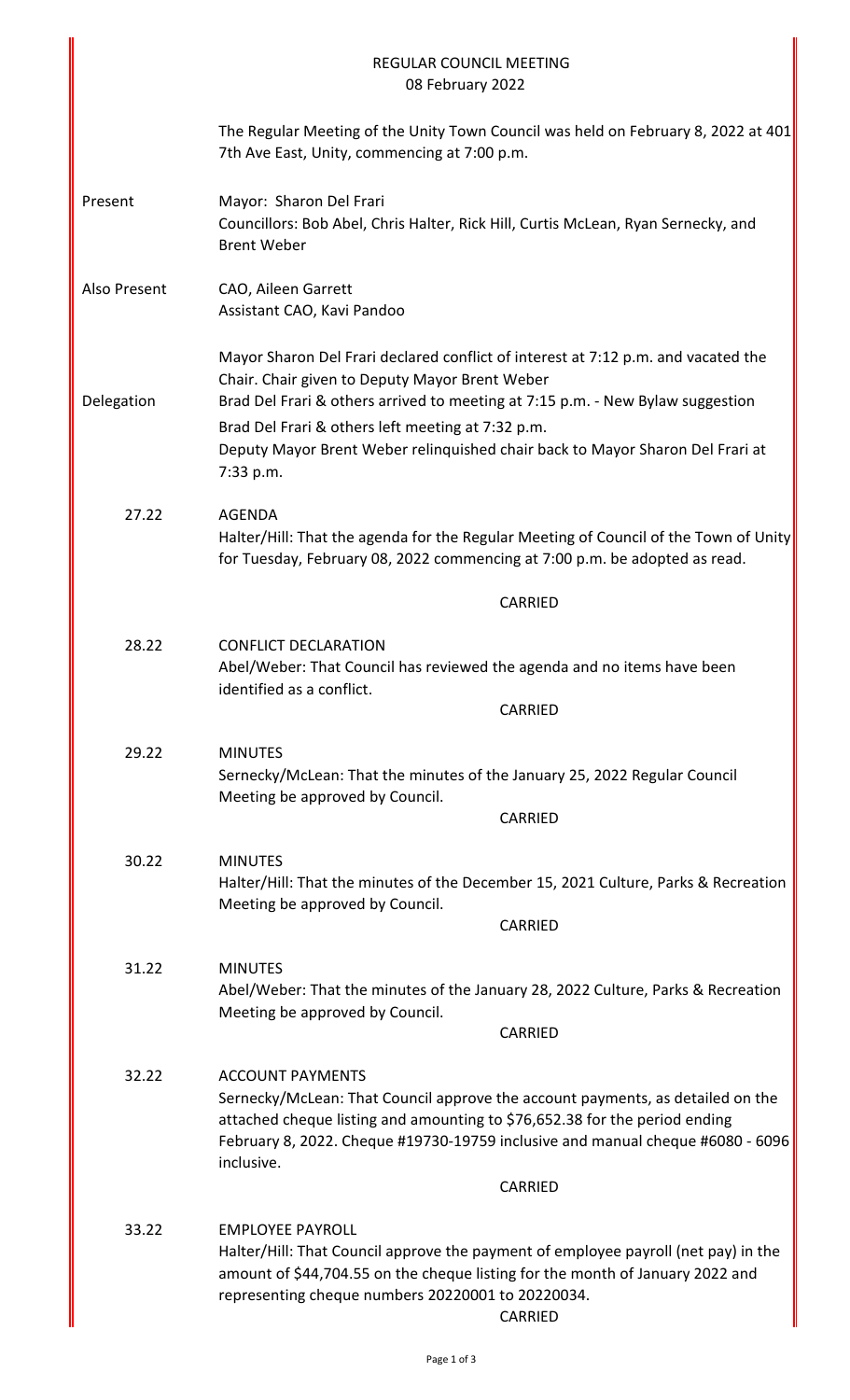| 34.22                                                                                                     | <b>COUNCIL PAYROLL</b><br>Abel/Weber: That Council approve the payment of council payroll (net pay) in the<br>amount of \$2,920.82 on the cheque listing for the month of January 2022 and<br>representing cheque numbers 20220035 to 20220041.<br>CARRIED                                     |                                                                                                                                                                 |  |
|-----------------------------------------------------------------------------------------------------------|------------------------------------------------------------------------------------------------------------------------------------------------------------------------------------------------------------------------------------------------------------------------------------------------|-----------------------------------------------------------------------------------------------------------------------------------------------------------------|--|
| 35.22                                                                                                     | <b>REQUEST</b><br>Medical Clinic. This will be forwarded to Culture, Parks & Recreation for<br>consideration.                                                                                                                                                                                  | Sernecky/McLean: That Council acknowledge the request from the Royal Canadian<br>Legion regarding proposed development for a rest area east of Unity's Downtown |  |
|                                                                                                           |                                                                                                                                                                                                                                                                                                | <b>CARRIED</b>                                                                                                                                                  |  |
| 36.22<br><b>REQUEST</b><br>Halter/Hill: That Council acknowledge the request from the Town of White City. |                                                                                                                                                                                                                                                                                                |                                                                                                                                                                 |  |
|                                                                                                           |                                                                                                                                                                                                                                                                                                | <b>CARRIED</b>                                                                                                                                                  |  |
| 37.22                                                                                                     | <b>DRAFT PERMIT</b>                                                                                                                                                                                                                                                                            |                                                                                                                                                                 |  |
|                                                                                                           | Abel/Weber: That Council approve the Draft Permit to Operate a Waterworks<br>received from Water Security Agency.                                                                                                                                                                              |                                                                                                                                                                 |  |
|                                                                                                           |                                                                                                                                                                                                                                                                                                | <b>CARRIED</b>                                                                                                                                                  |  |
| 38.22                                                                                                     | <b>REQUEST</b><br>Sernecky/McLean: That Council acknowledge the request from the Unity RCMP and<br>will respond accordingly.                                                                                                                                                                   |                                                                                                                                                                 |  |
|                                                                                                           |                                                                                                                                                                                                                                                                                                | CARRIED                                                                                                                                                         |  |
| 39.22                                                                                                     | <b>DRAFT POLICY</b><br>Halter/Hill: That Council approve Draft Policy 4.1 Rental Rates for Culture, Parks and<br><b>Recreation Facilities.</b>                                                                                                                                                 |                                                                                                                                                                 |  |
|                                                                                                           |                                                                                                                                                                                                                                                                                                | CARRIED                                                                                                                                                         |  |
| 40.22                                                                                                     | E-MAIL<br>Abel/Weber: That Council receive the E-mail from Prairie Alliance regarding their<br>movement.                                                                                                                                                                                       |                                                                                                                                                                 |  |
|                                                                                                           |                                                                                                                                                                                                                                                                                                | CARRIED                                                                                                                                                         |  |
| 41.22                                                                                                     | <b>COMMITTEE OF THE WHOLE</b><br>Abel/Halter: That Council move into the Committee of the Whole and that the<br>session be "in camera". Time 7:45 p.m.                                                                                                                                         |                                                                                                                                                                 |  |
|                                                                                                           |                                                                                                                                                                                                                                                                                                | <b>CARRIED</b>                                                                                                                                                  |  |
| 42.22                                                                                                     | <b>RECONVENE</b><br>Weber/Sernecky: That the Council meeting reconvene. Time 8:26 p.m.                                                                                                                                                                                                         |                                                                                                                                                                 |  |
|                                                                                                           |                                                                                                                                                                                                                                                                                                | CARRIED                                                                                                                                                         |  |
| 43.22                                                                                                     | <b>RISE AND REPORT</b><br><b>SUMA Convention</b><br>McLean/Halter: That Council approve Mayor Sharon Del Frari, Councillors Ryan<br>Sernecky, Brent Weber and CAO Aileen Garrett attendance at SUMA 2022<br>Convention in Regina April 3 - April 6, 2022. Mileage will be paid for 2 vehicles. | CARRIED                                                                                                                                                         |  |